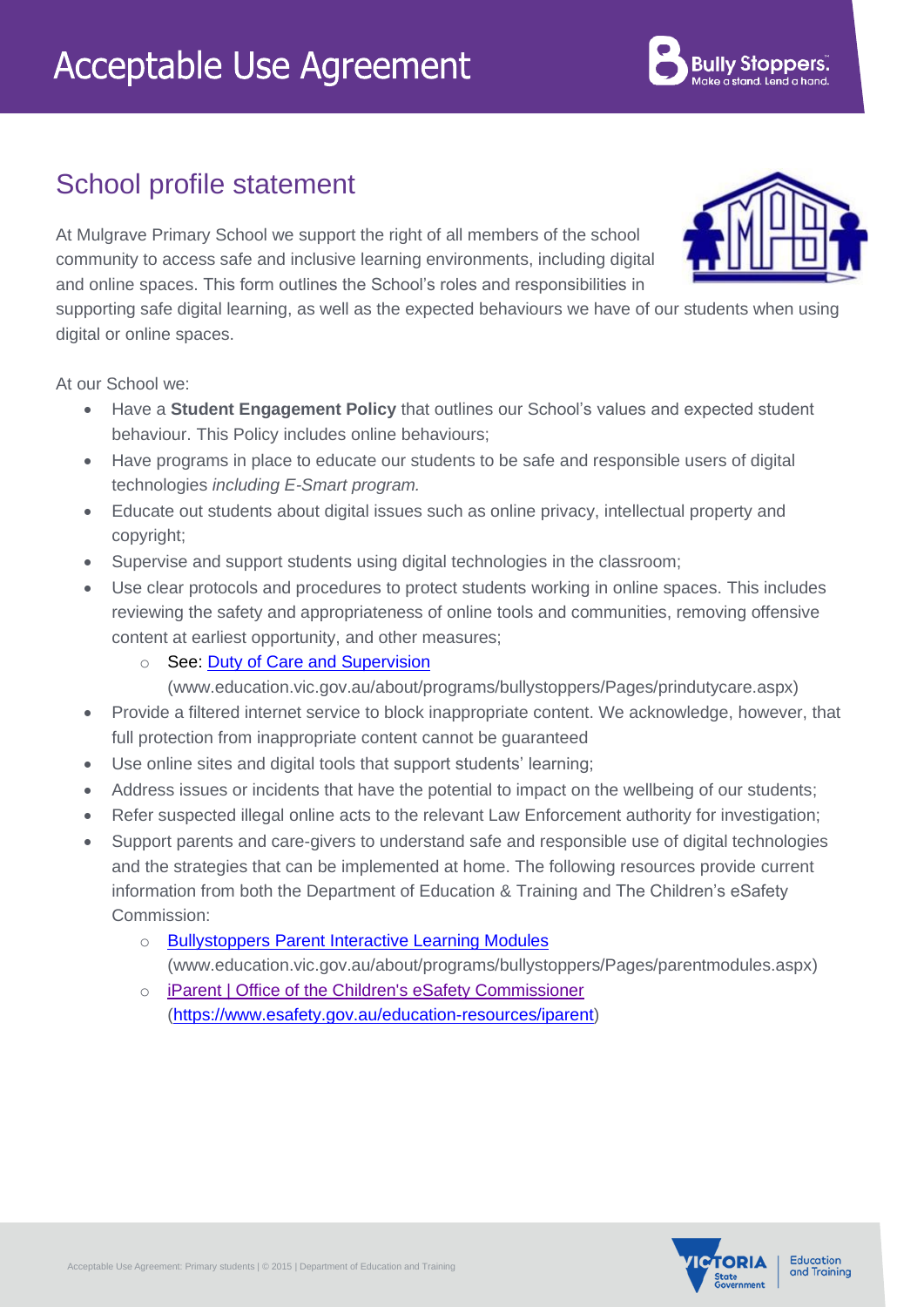## Safe, responsible and behaviour

When I use digital technologies I **communicate respectfully** by:

- always thinking and checking that what I write or post is polite and respectful
- being kind to my friends and classmates and thinking about how the things I do or say online might make them feel (*ask students to reflect on how they would feel*.)
- not sending mean or bullying messages or forwarding them to other people.
- creating and presenting my own work, and if I copy something from online, letting my audience know by sharing the website link to acknowledge the creator.

When I use digital technologies I **protect personal information** by being aware that my full name, photo, birthday, address and phone number is personal information and is not to be shared online. This means I:

- protect my friends' information in the same way
- protect my passwords and don't share them with anyone except my parent
- only ever join spaces with my parents or teacher's guidance and permission
- never answer questions online that ask for my personal information
- know not to post three or more pieces of identifiable information about myself.

When I use digital technologies I **respect myself and others** by thinking about what I share online. This means I:

- stop to think about what I post or share online
- use spaces or sites that are appropriate, and if I am not sure I ask a trusted adult for help
- protect my friends' full names, birthdays, school names, addresses and phone numbers because this is their personal information
- speak to a trusted adult if I see something that makes me feel upset or if I need help
- speak to a trusted adult if someone is unkind to me or if I know someone else is upset or scared
- don't deliberately search for something rude or violent
- turn off or close the screen if I see something I don't like and tell a trusted adult
- am careful with the equipment I use.

At school we/I have:

- discussed ways to be a safe, responsible and ethical user of digital technologies.
- presented my ideas around the ways that I can be a smart, safe, responsible and ethical user of digital technologies..

I will use this knowledge at school and everywhere I use digital technologies

I am fully aware

• that if I break the student expectations of responsible use of digital technologies that I will lose access to school devices



Education and Training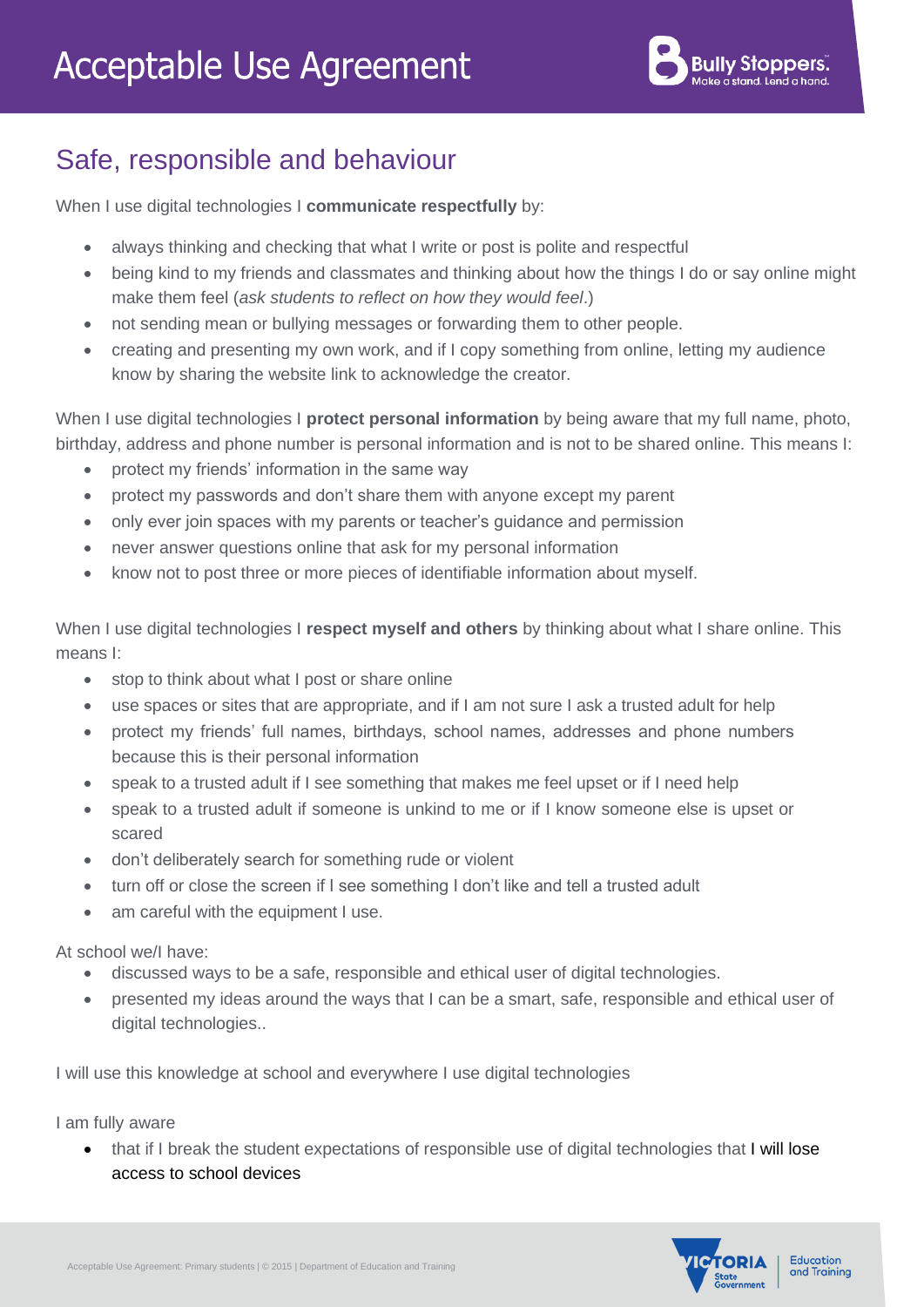

## My ideas on safe and responsible behaviour

When I use digital technologies **I communicate respectfully.** This means I:

(write or draw…)

When I use digital technologies I **protect personal information.** This means I:

(write or draw…)

When I use digital technologies I **respect myself and others.** This means I:

(write or draw…)



Education and Training